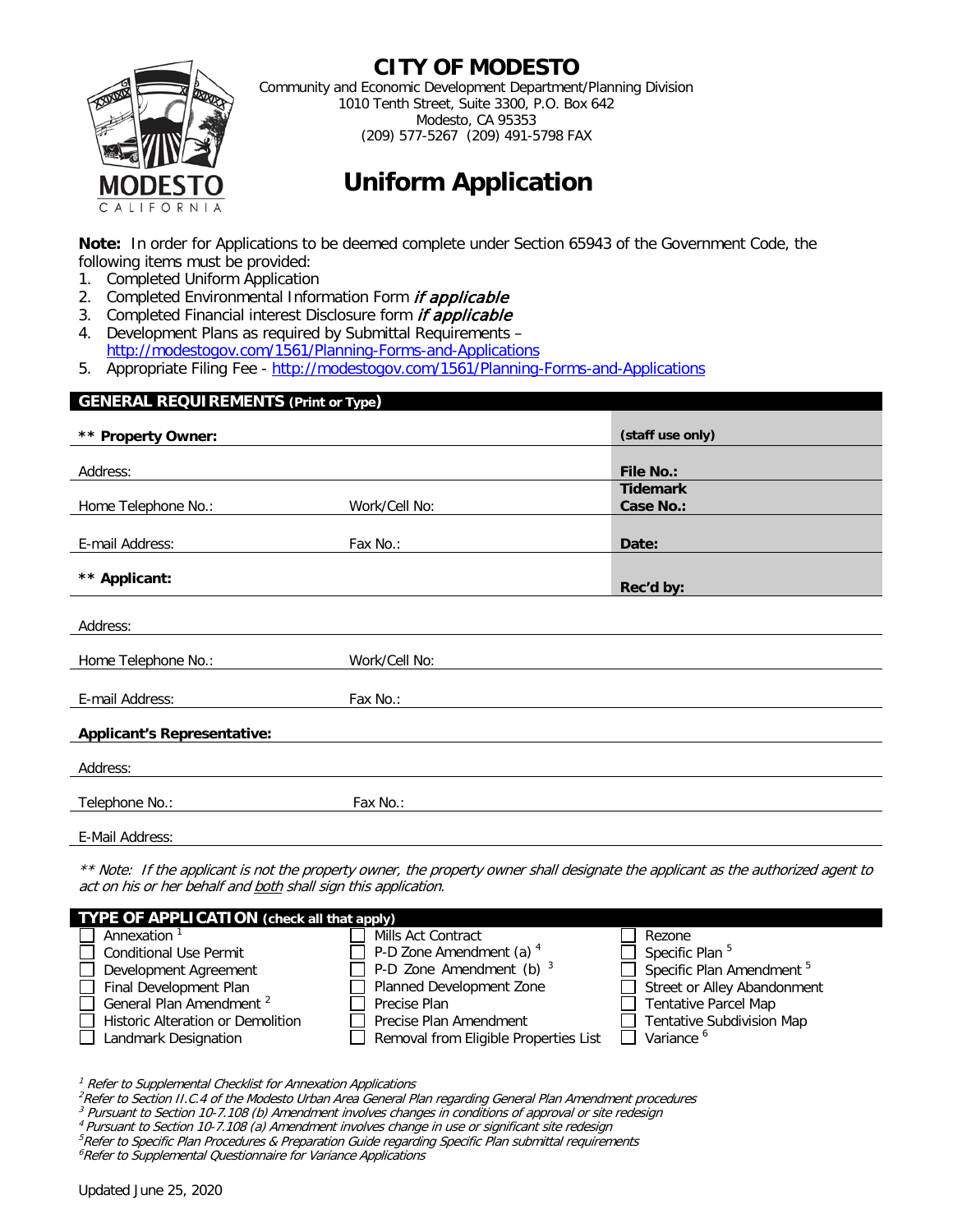**City of Modesto Uniform Application Page 2 of 5** 

### **PROJECT DESCRIPTION (attach additional sheets if necessary)**

Description and purpose of proposal:

Address or Location of Property:

Assessor's Parcel Number(s): Current Zoning: Proposed Zoning (if applicable): Current General Plan Designation: Proposed General Plan Designation (if applicable): Existing Use of Property:

Description of Surrounding Uses: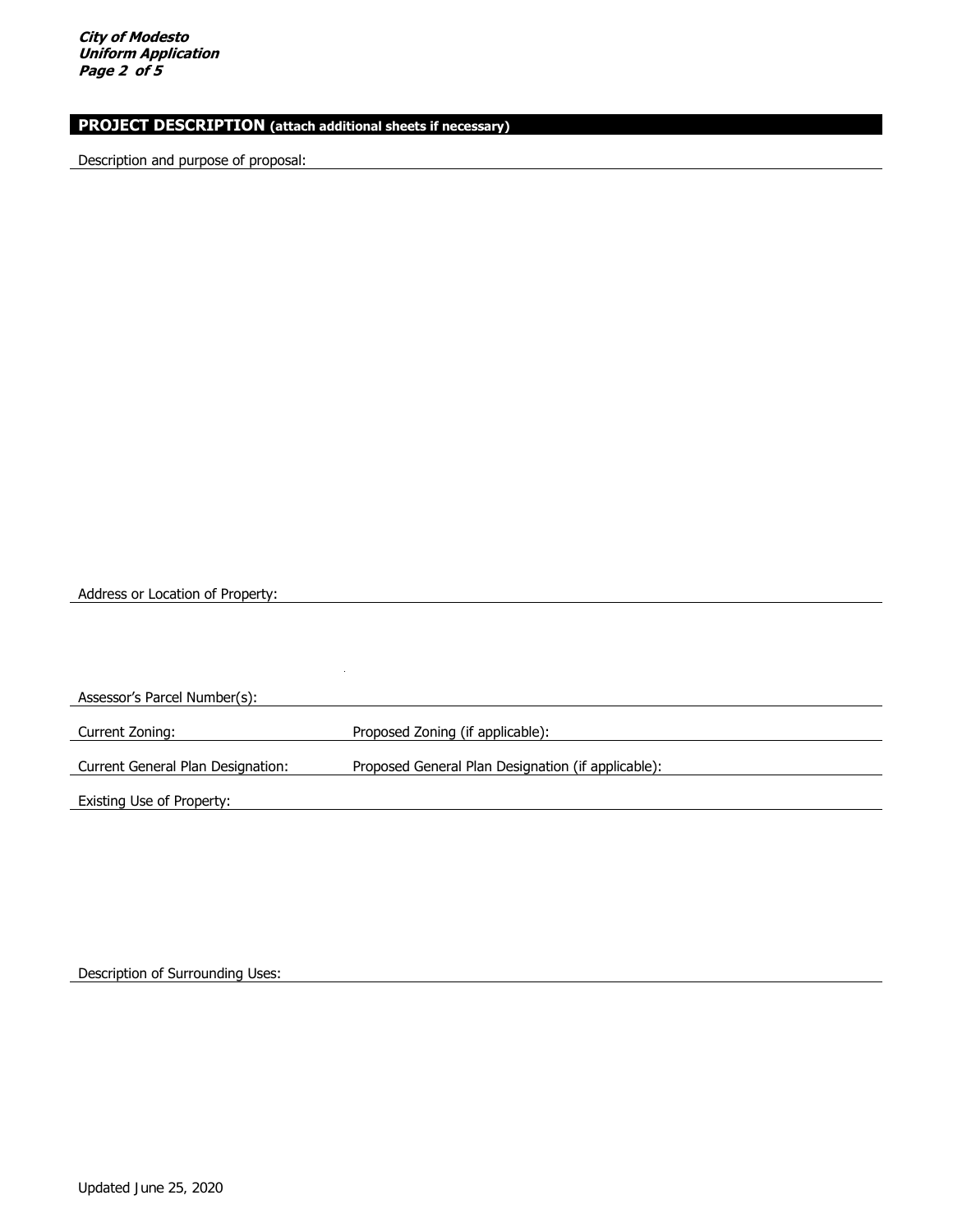# **NON-RESIDENTIAL PROJECTS OFFICE/RETAIL/INDUSTRIAL/INSTITUTIONAL PROJECT SUMMARY TABLE**

| <b>SITE AREA DISTRIBUTION</b>                                                                                                             |                                     |               |                                                                                                                                                                                                                                      |                   |  |  |
|-------------------------------------------------------------------------------------------------------------------------------------------|-------------------------------------|---------------|--------------------------------------------------------------------------------------------------------------------------------------------------------------------------------------------------------------------------------------|-------------------|--|--|
| Site Area:                                                                                                                                | Gross acres: $\frac{1}{2}$          |               |                                                                                                                                                                                                                                      |                   |  |  |
| Proposed Phasing:<br><u> 1989 - Johann Stein, marwolaethau a bhann an t-Amhair an t-Amhair an t-Amhair an t-Amhair an t-Amhair an t-A</u> |                                     |               |                                                                                                                                                                                                                                      |                   |  |  |
|                                                                                                                                           |                                     |               |                                                                                                                                                                                                                                      |                   |  |  |
|                                                                                                                                           |                                     |               |                                                                                                                                                                                                                                      |                   |  |  |
|                                                                                                                                           |                                     |               |                                                                                                                                                                                                                                      |                   |  |  |
|                                                                                                                                           | Height: ____________________ ft.    |               | Number of Floors: __________________                                                                                                                                                                                                 |                   |  |  |
|                                                                                                                                           | For <b>Commercial</b> Developments: |               |                                                                                                                                                                                                                                      |                   |  |  |
| $\Box$ Medical Office<br>$\Box$ Retail/Restaurant<br>Market/service area: □ Professional Office<br>Square footage: ________________       |                                     |               |                                                                                                                                                                                                                                      |                   |  |  |
| For Industrial Developments:                                                                                                              |                                     |               |                                                                                                                                                                                                                                      |                   |  |  |
| $\Box$ Warehouse/distribution $\Box$ Manufacturing<br>$\Box$ Multi-tenant<br>$\Box$ Other<br>Use:                                         |                                     |               |                                                                                                                                                                                                                                      |                   |  |  |
| Square footage: _______________ Estimated employees per shift: _________________                                                          |                                     |               |                                                                                                                                                                                                                                      |                   |  |  |
|                                                                                                                                           | For Institutional Developments:     |               |                                                                                                                                                                                                                                      |                   |  |  |
|                                                                                                                                           |                                     |               | Use/function: <u>the contract of the contract of the contract of the contract of the contract of the contract of the contract of the contract of the contract of the contract of the contract of the contract of the contract of</u> |                   |  |  |
|                                                                                                                                           |                                     |               |                                                                                                                                                                                                                                      |                   |  |  |
|                                                                                                                                           |                                     |               |                                                                                                                                                                                                                                      |                   |  |  |
|                                                                                                                                           |                                     |               |                                                                                                                                                                                                                                      |                   |  |  |
| <b>PARKING</b>                                                                                                                            |                                     |               |                                                                                                                                                                                                                                      |                   |  |  |
| Type of Use                                                                                                                               |                                     | Parking Ratio | # Spaces Required                                                                                                                                                                                                                    | # Spaces Provided |  |  |
|                                                                                                                                           |                                     |               |                                                                                                                                                                                                                                      |                   |  |  |
|                                                                                                                                           |                                     |               |                                                                                                                                                                                                                                      |                   |  |  |

TOTALS

**Attach separate sheet(s) if necessary to provide complete Land Use/Unit/Density/Area/Parking breakdown.**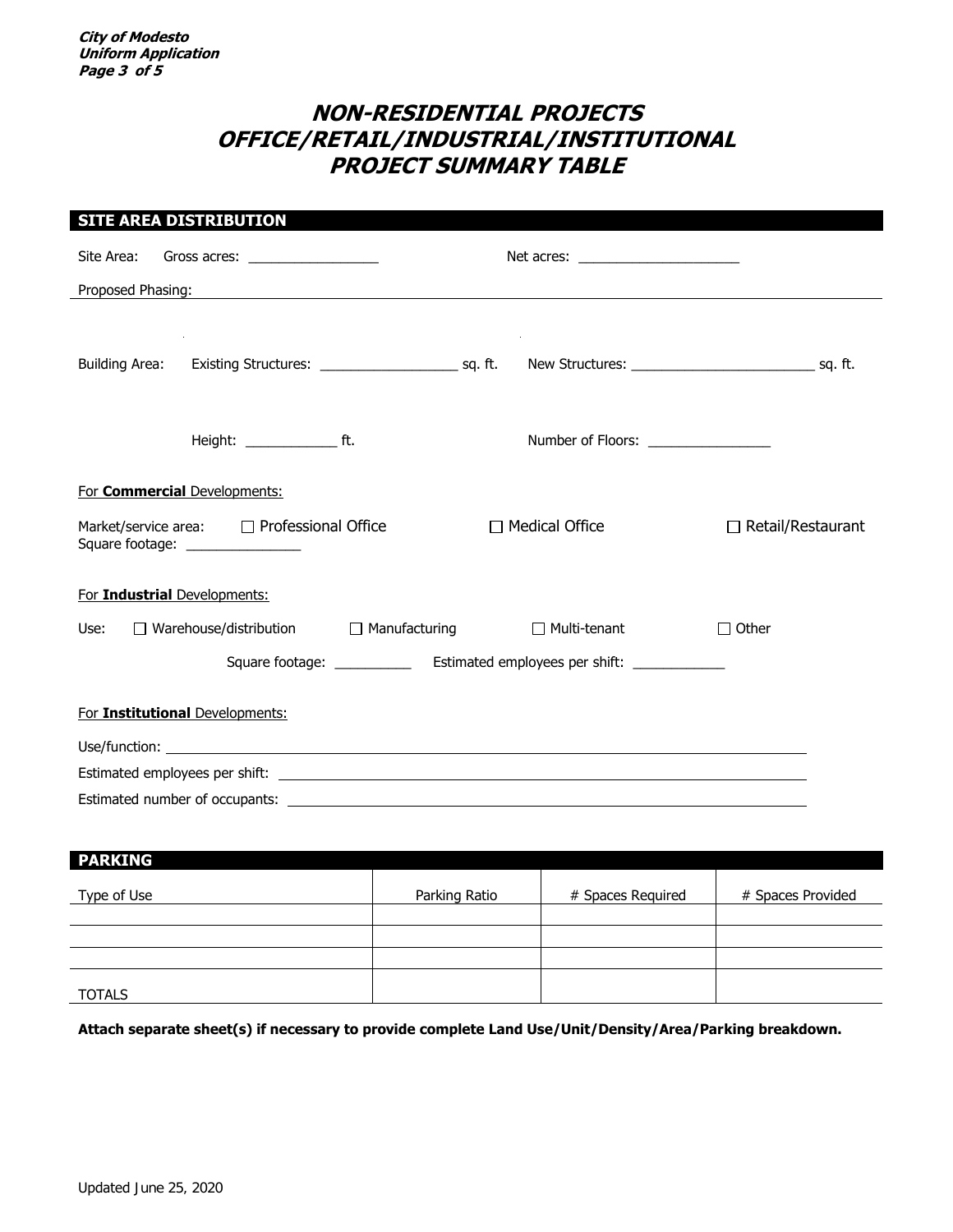# **RESIDENTIAL PROJECT SUMMARY TABLE** (if applicable)

|  | <b>PROJECT AREA</b> |  |  |
|--|---------------------|--|--|

Site Area: Gross acres: \_\_\_\_\_\_\_\_\_\_\_\_\_\_\_\_ Net acres: \_\_\_\_\_\_\_\_\_\_\_\_\_\_\_\_\_

No. Phases: \_\_\_\_\_\_\_\_\_\_\_\_\_\_\_

| <b>DWELLING UNITS (based on net acres)</b> | <b>Number</b> | <b>Net Density</b> |
|--------------------------------------------|---------------|--------------------|
| Single Family Detached                     |               |                    |
| Single Family Attached                     |               |                    |
| Multi-Family/Condominium                   |               |                    |
| Studio                                     |               |                    |
| One Bedroom                                |               |                    |
| Two Bedroom                                |               |                    |
| Three Bedroom                              |               |                    |
| Four or more Bedrooms                      |               |                    |
| <b>TOTAL</b>                               |               |                    |

| <b>AREA DISTRIBUTION (based on net area)</b> | Acres/Sq. ft. | % of Net Area |
|----------------------------------------------|---------------|---------------|
| Building Coverage                            |               |               |
|                                              |               |               |
| Common Open Space                            |               |               |
| Private Open Space (per unit)                |               | NA            |

| <b>PARKING</b>           | <b>Parking Ratio</b> | # of Units | <b>Spaces Req'd</b> | <b>Spaces Provided</b> |
|--------------------------|----------------------|------------|---------------------|------------------------|
| Single-Family Detached   |                      |            |                     |                        |
| Single-Family Attached   |                      |            |                     |                        |
| Multi-family/Condominium |                      |            |                     |                        |
| TOTAL                    |                      |            |                     |                        |

**Attach separate sheet(s) if necessary to provide complete Land Use/Unit/Density/Area/Parking breakdown.**